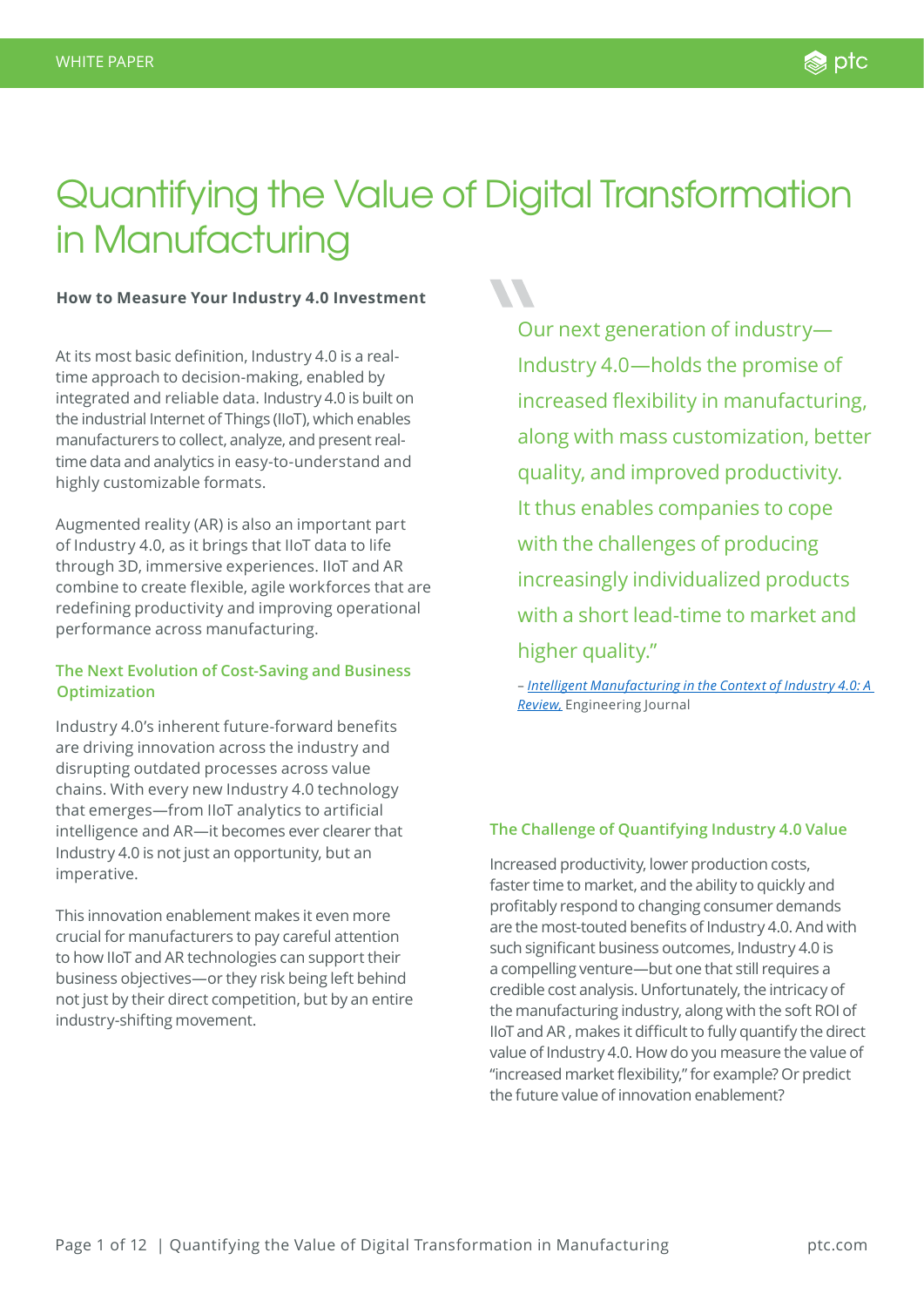An Industry 4.0 initiative can't be treated as just yet another IT project or plant-level initiative, such as upgrading a network or implementing a new ERP system. A vital part of Industry 4.0 is continuous, flexible scalability towards new business opportunities that IIoT and AR technologies uncover. Traditional ROI calculation methods don't work well for investments that are as flexible and growth-scalable as Industry 4.0, as they tend to overstate early-stage costs and devalue the long-term strategic investment—presenting a greater uncertainty at the outset and underplaying future value.1

### **Value Analysis: Traditional Manufacturing vs. Industry 4.0**

The best way to determine the quantitative—and qualitative—value of your specific Industry 4.0 plan is to work with industry experts who can help analyze your business objectives from an Industry 4.0 framework, how they are likely to evolve in the future, and what digital transformation strategies best align.

Industry experts can provide insights into IIoT and AR technologies and how manufacturers with similar challenges to yours are deploying Industry 4.0 to gain business value. Their methodology is specifically designed to help you determine the most strategically valuable Industry 4.0 path for your unique business needs—in both the shortand long-term—as based on industry experience, analyst research, and use cases.

In the value analysis tables that make up the rest of this paper, PTC industry experts have taken the methodology used to define Industry 4.0 value consultations for specific manufacturers and distilled it into broad estimations. These tables provide generalizations about how much value can be achieved through a digital transformation. They are not as customized and in-depth as an industry expert's consultation, but they provide kick-off points for examining both quantifiable and qualitative benefits of AR and IIoT technology investments.

A vital part of Industry 4.0 is continuous, flexible scalability towards new business opportunities that IIoT technologies uncover. Traditional ROI calculation methods don't work well for investments that are as flexible and growth-scalable as Industry 4.0, as they tend to overstate early-stage costs and devalue the long-term strategic investment, presenting a greater uncertainty at the outset and underplaying future value."

– *[The ROI of IoT: Quantifying the Strategic Value of IoT](http://joebarkai.com/roi-of-iot/)*. Barkai, Joe

To create an accessible foundation for your further value analysis, we've broken the tables into the most common areas of manufacturing challenges:

- [Table 1. Assets: Unplanned Downtime and](#page-2-0)  [Operational Visibility](#page-2-0)
- [Table 2. Workforce: Training, Upskilling, and](#page-5-0)  **[Flexibility](#page-5-0)**
- Table 3. Processes: Agility, Innovation, and **[Visibility](#page-8-0)**

1. *[The ROI of IoT: Quantifying the Strategic Value of IoT.](http://joebarkai.com/roi-of-iot/)* Barkai, Joe. Accessed 11/25/18.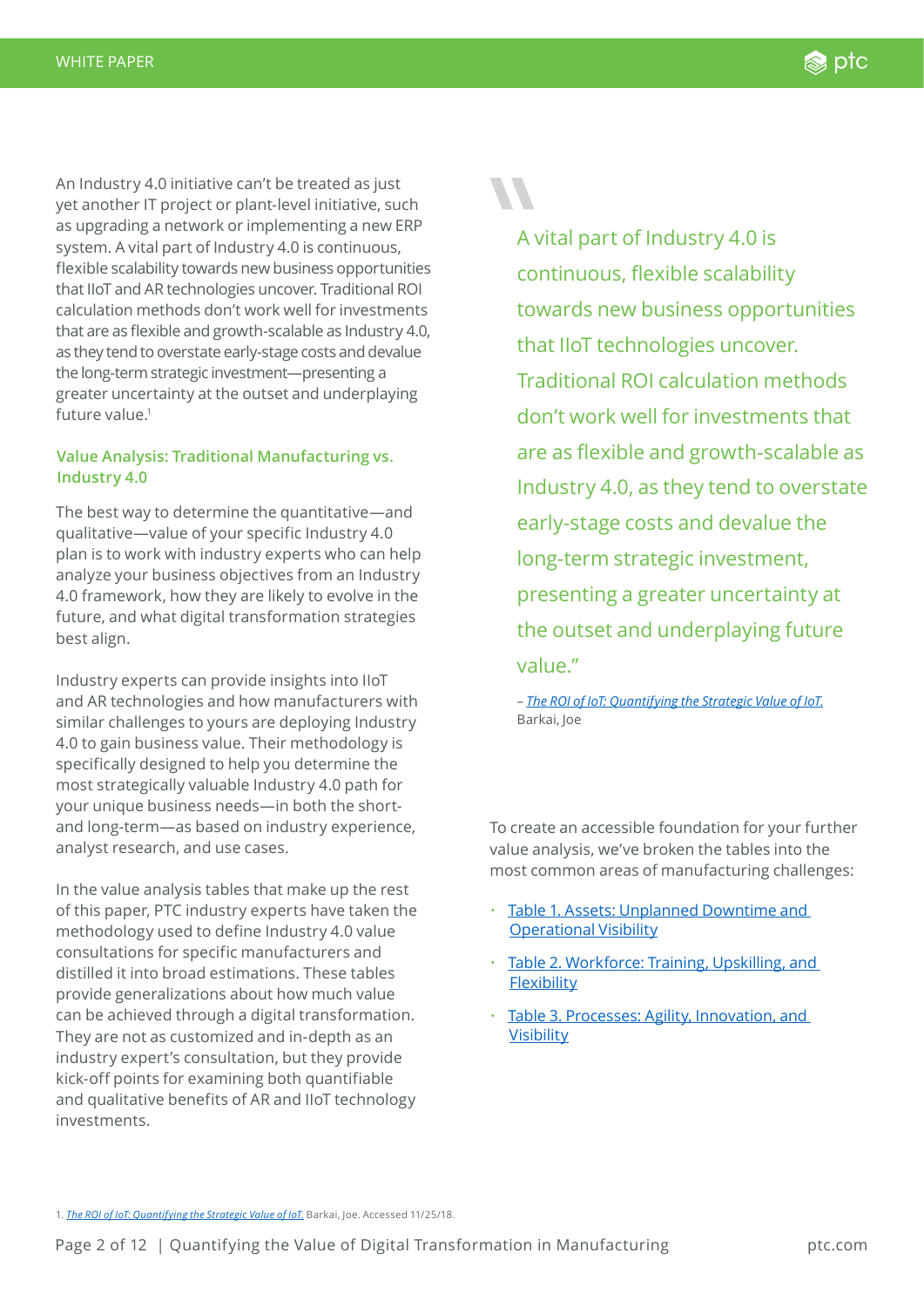### <span id="page-2-0"></span>**Table 1. Assets:**

## Unplanned Downtime and Operational Visibility

| <b>Traditional Manufacturing</b><br><b>Challenges</b>                                                                                                                                                                                                                                                                                                                                                                                                                                                                                                                                                                                                                                                                                                                      | <b>Industry 4.0 Approach</b>                                                                                                                                                                                                                                                                                                                                                                                                                                                                                                                                                                                                                                                                                                                                                                                                                                                                                                                | <b>Real-World Results</b>                                                                                                                                                                                                                                                                                                                                                                                                                                                                                                                                                                                                                                                                                                                                                                             |
|----------------------------------------------------------------------------------------------------------------------------------------------------------------------------------------------------------------------------------------------------------------------------------------------------------------------------------------------------------------------------------------------------------------------------------------------------------------------------------------------------------------------------------------------------------------------------------------------------------------------------------------------------------------------------------------------------------------------------------------------------------------------------|---------------------------------------------------------------------------------------------------------------------------------------------------------------------------------------------------------------------------------------------------------------------------------------------------------------------------------------------------------------------------------------------------------------------------------------------------------------------------------------------------------------------------------------------------------------------------------------------------------------------------------------------------------------------------------------------------------------------------------------------------------------------------------------------------------------------------------------------------------------------------------------------------------------------------------------------|-------------------------------------------------------------------------------------------------------------------------------------------------------------------------------------------------------------------------------------------------------------------------------------------------------------------------------------------------------------------------------------------------------------------------------------------------------------------------------------------------------------------------------------------------------------------------------------------------------------------------------------------------------------------------------------------------------------------------------------------------------------------------------------------------------|
| <b>Unplanned Asset Downtime</b><br>Unplanned downtime is one of the<br>costliest drains on manufacturers. No<br>matter the cause of downtime, the<br>snowball effect on production process<br>is immediate. And over the long-term,<br>downtime can impact equipment's<br>lifespan, reducing overall plant floor<br>return on assets (ROA).<br>Most plant floor maintenance activities<br>consistently take place on a planned<br>schedule, whether they are needed<br>or not. Or worse, maintenance only<br>occurs when a machine breaks.<br>But this approach is hard on machines,<br>wasteful of time and resources, and<br>lowers your plant floor ROA as it<br>regularly requires machines to be taken<br>offline-whether or not maintenance is<br>needed imminently. | <b>Predictive and Prescriptive</b><br><b>Maintenance</b><br>Understanding the different failure<br>modes of machinery is the best way<br>to prevent machine downtime. IIoT<br>systems enable maintenance to<br>be performed only when it is truly<br>needed, preventing downtime and<br>increasing ROA.<br>IIoT solutions can gather information<br>about device and equipment states,<br>temperature, speed, vibration,<br>individual components, and other<br>objective data for an integrated<br>look into a machine's health and<br>performance in real-time.<br>This data, combined with powerful<br>analytics, can be used to prevent<br>downtime by predicting what<br>maintenance is needed and its<br>potential impact. AR experiences<br>can make it even more useful<br>by incorporating step-by-step<br>instructions-faster than with<br>a printed manual or video-so<br>workers can address the problem<br>quickly and safely. | <b>Predictive, Real-Time IIoT</b><br><b>Maintenance Reduces</b><br><b>Downtime Losses by More</b><br>Than 40,000€ Per Minute<br>A large German automotive<br>manufacturer uses lloT<br>to create role-based<br>production line information.<br>Maintenance teams get<br>real-time information on<br>any low performing or<br>failing component and can<br>immediately pinpoint the<br>exact maintenance need. <sup>2</sup><br><b>91% Accuracy in Predicting</b><br><b>Alarm States</b><br>In a similar use case, a<br>large automotive tier one<br>supplier was able to develop<br>new models that could<br>predict alarm states with<br>approximately 91% accuracy.<br>Technicians are now able<br>to be more proactive with<br>maintenance and prevent<br>downtime, rather than react<br>to it. $2$ |

2 Results from PTC customer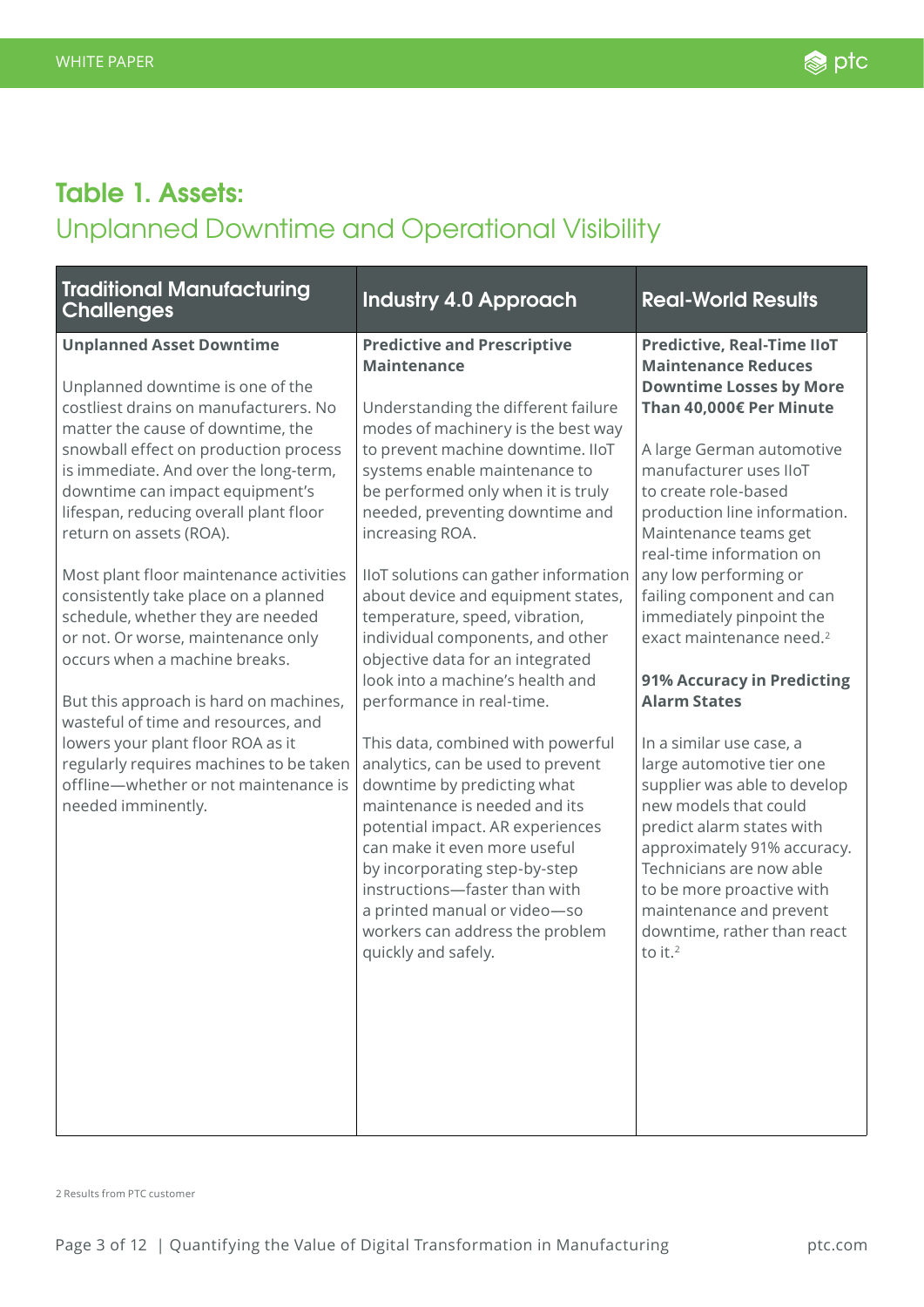## **Table 1: Assets, cont.**

| <b>Traditional Manufacturing</b><br><b>Challenges</b>                                                                                                                                                                       | <b>Industry 4.0 Approach</b>                                                                                                                                                                                                                                                                                                                                                                                                               | <b>Real-World Results</b>                                                                                                                                                                                                                                                                                                                                                                                                             |
|-----------------------------------------------------------------------------------------------------------------------------------------------------------------------------------------------------------------------------|--------------------------------------------------------------------------------------------------------------------------------------------------------------------------------------------------------------------------------------------------------------------------------------------------------------------------------------------------------------------------------------------------------------------------------------------|---------------------------------------------------------------------------------------------------------------------------------------------------------------------------------------------------------------------------------------------------------------------------------------------------------------------------------------------------------------------------------------------------------------------------------------|
| <b>Limited Visibility into Asset</b><br><b>Utilization</b><br>Siloed and inaccessible asset utilization<br>data hinders visibility into operations.<br>This makes scheduling difficult and<br>creates unnecessary downtime. | <b>Real-Time Data for Real-Time</b><br><b>Flexibility</b><br>By providing greater visibility into<br>the myriad of value chain activities,<br>Industry 4.0 solutions coalesce<br>data for easier and faster analysis.<br>Technicians have real-time visibility<br>at all times, which gives them the<br>flexibility to respond immediately<br>and effectively to any transpiring<br>value chain events and increase<br>asset availability. | <b>Sophisticated Data Analysis</b><br><b>Eliminates Need for New</b><br><b>CNC Machine Investments;</b><br><b>Historical Data Drives</b><br><b>Improvements</b><br>HIROTEC collected and<br>analyzed real-time and<br>historical in-depth data to<br>improve inefficiencies. Along<br>with process improvements,<br>HIROTEC fixed other<br>bottlenecks that resulted in<br>removing the need for a new<br>CNC machine investment. $3$ |

<sup>3.</sup> [HIROTEC Launches IoT Initiative](https://www.ptc.com/en/case-studies/hirotec)*;* PTC case study. Accessed 11/25/2018.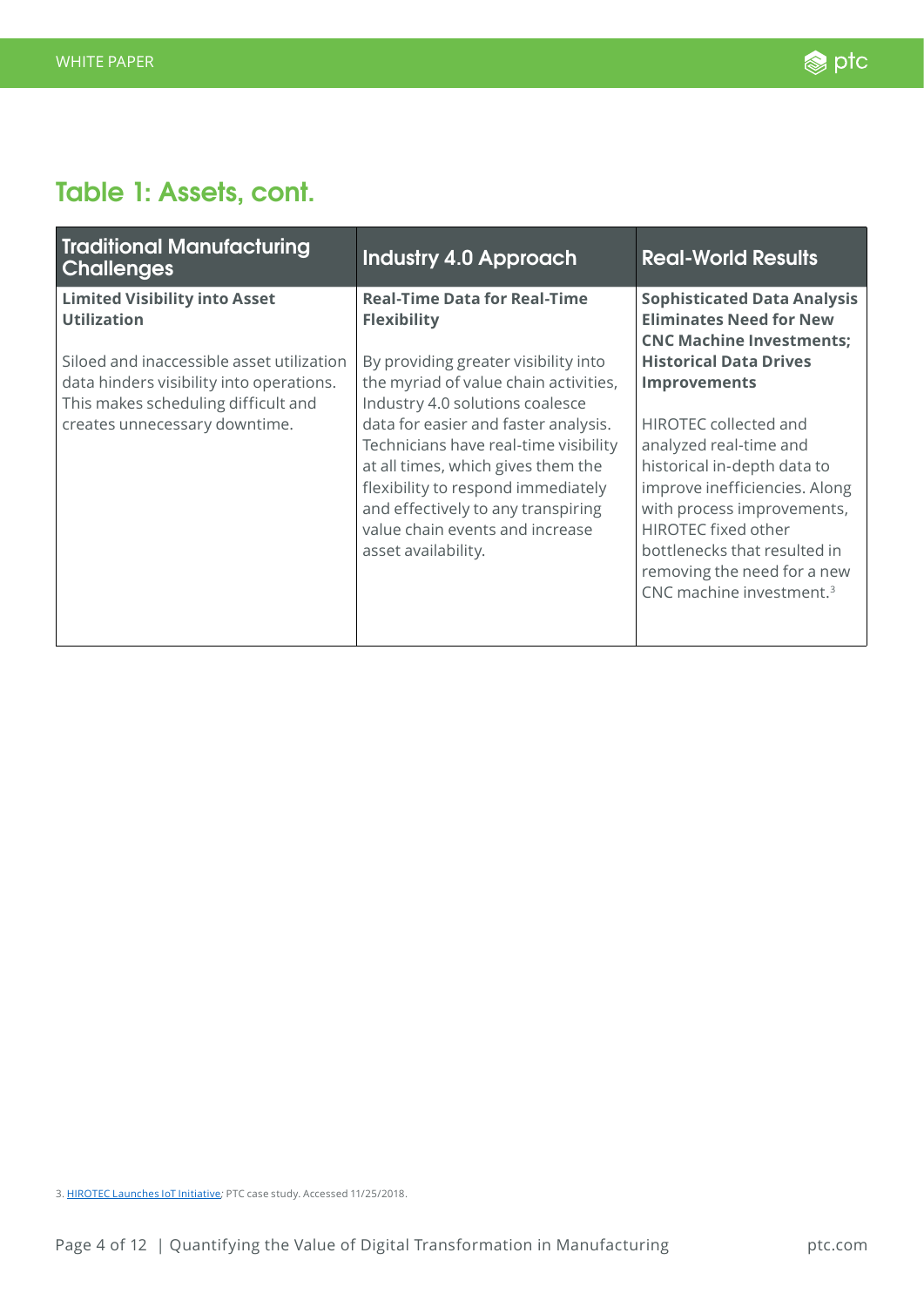

### **How Much Value Can You Realize?**

Based on PTC's experience working with our customers and industry analysts, we believe that the average manufacturer making \$1 billion in annual revenue can expect to save between \$2.6 million and \$5.6 million, depending on a variety of factors.

These savings are achieved by preventing unplanned downtime, increasing asset utilization, and enabling real-time, role-based visibility

**Estimated Value: \$2.6 million to \$5.6 million**



Using IIoT and analytics for condition monitoring and predictive maintenance can help ensure high uptime for critical assets – particularly among those 82 percent of assets having a random failure pattern. IIoT provides an opportunity to significantly improve operational performance with higher reliability, business process automation, and even transformative changes."

– *[Improve Asset Uptime with Industrial IoT and Analytics](https://www.arcweb.com/blog/improve-asset-uptime-industrial-iot-analytics)*, ARC Advisory Group report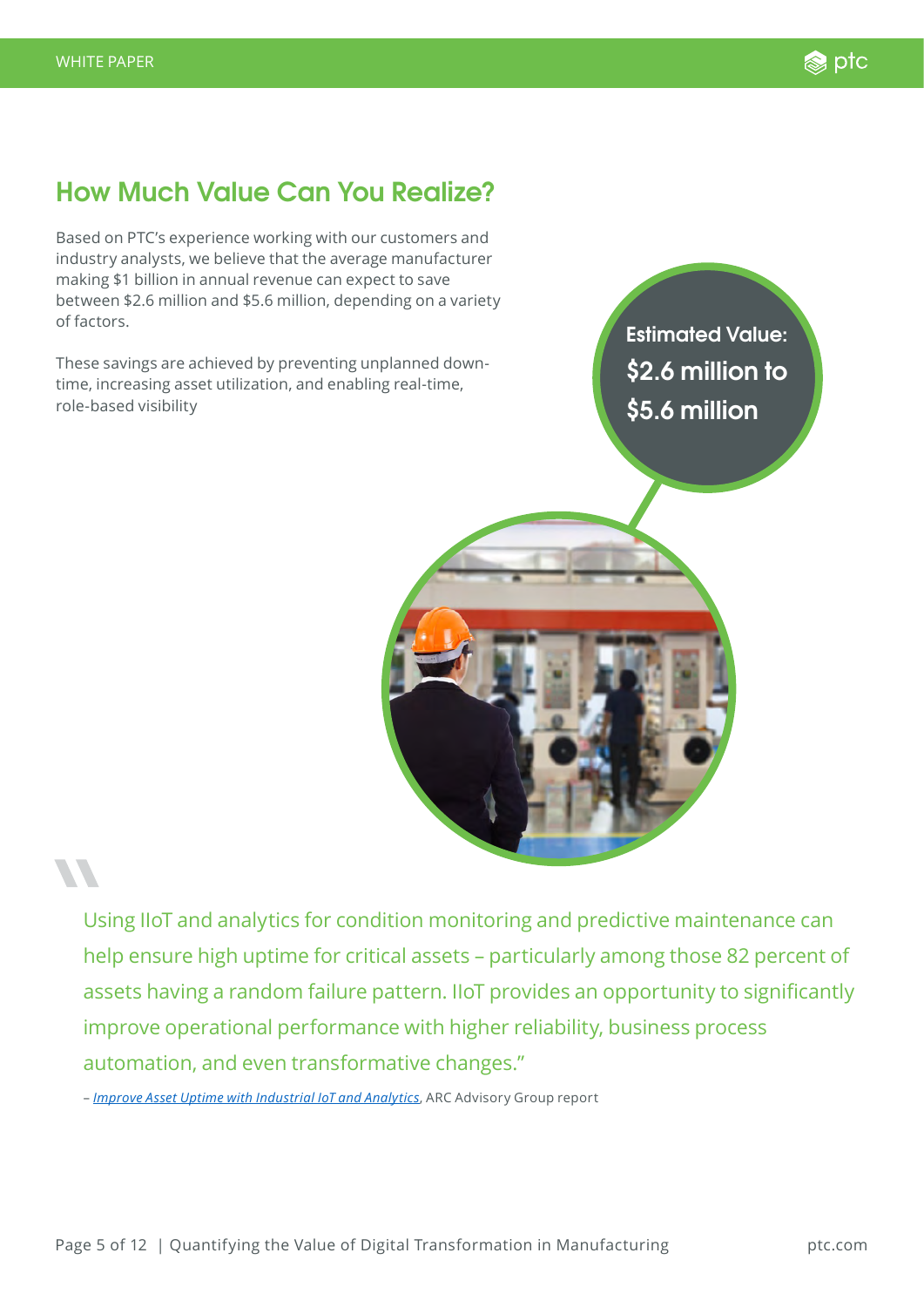## <span id="page-5-0"></span>**Table 2. Workforce:** Training, Upskilling, and Flexibility

| <b>Traditional Manufacturing</b><br><b>Challenge</b>                                                                                                                                                                                                                                                                                                                                                                                                                                                    | <b>Industry 4.0 Approach</b>                                                                                                                                                                                                                                                                                                                                                                                                                                                                                                                                                                                                                                                            | <b>Real-World Results</b>                                                                                                                                                                                                                                                                                                                                                                                       |
|---------------------------------------------------------------------------------------------------------------------------------------------------------------------------------------------------------------------------------------------------------------------------------------------------------------------------------------------------------------------------------------------------------------------------------------------------------------------------------------------------------|-----------------------------------------------------------------------------------------------------------------------------------------------------------------------------------------------------------------------------------------------------------------------------------------------------------------------------------------------------------------------------------------------------------------------------------------------------------------------------------------------------------------------------------------------------------------------------------------------------------------------------------------------------------------------------------------|-----------------------------------------------------------------------------------------------------------------------------------------------------------------------------------------------------------------------------------------------------------------------------------------------------------------------------------------------------------------------------------------------------------------|
| <b>Disparate Systems and</b><br><b>Information</b><br>Manufacturing operations rely on<br>a number of disparate IT and OT<br>systems across the shop floor. But<br>these disconnects reduce plant<br>floor efficiency and product quality.<br>Without real-time views into<br>contextualized data, plant<br>managers and operators have<br>limited visibility, and plant<br>operations can suffer from<br>increased operational costs,<br>missed customer delivery dates,<br>and excess waste.          | <b>Unified, Role-Based Dashboards</b><br>With an integrated, single screen<br>view providing bi-directional<br>access to all data from various<br>systems-such as MES, ERP,<br>PLM, historians-all employees<br>have access to real-time, unified<br>data. This specific, real-time, and<br>integrated information improves<br>production efficiency and<br>product quality. For shop floor<br>workers, this means access to all<br>information needed-including<br>work instructions and inspection<br>requirements-tailored to their<br>unique business unit or geography.<br>For plant managers, this means<br>increased visibility into all levels of<br>the manufacturing process. | <b>Realized Operator Efficiency</b><br><b>Gains and Cost Savings Drive an</b><br><b>Estimated Annual \$1.7 Million in</b><br><b>Savings Per Plant</b><br>With an IIoT-enabled integrated,<br>single screen view, Woodward,<br>Inc. is able to vastly increase<br>data insights, streamline work<br>orders, and improve employee<br>performance, training, and<br>operations across the enterprise. <sup>4</sup> |
| <b>Skills Gap and Retiring</b><br><b>Workforce</b><br>Since 2017, the number of open<br>manufacturing positions has<br>been growing at double-digit<br>rates. <sup>5</sup> Industry average is about<br>12 months time to proficiency<br>for new hires; this is a very long<br>and costly lead time. Additionally,<br>maintaining a level of expertise to<br>pass down that training is difficult<br>due to tribal knowledge being<br>lost with retiring workforce and<br>overall resource constraints. | <b>Improve Training Pass-Down</b><br><b>Efficiency and New Employee</b><br><b>Learning Curves</b><br>With immersive, consistent, and<br>flexible training tools, AR increases<br>training effectiveness and new<br>employee productivity, maximizes<br>production times, and reduces<br>errors. It also enables remote over-<br>the-shoulder expert guidance,<br>which helps address specific<br>problems and reduces the learning<br>curve for acquiring new skills.                                                                                                                                                                                                                   | 30% to 40% More Efficient<br><b>Training at a Tenth of the Cost</b><br>through AR Training Guides <sup>7</sup><br>Using IIoT-enabled AR software,<br>BAE Systems created a guided<br>step-by-step training solution<br>that teaches assembly skills more<br>efficiently and at less cost. <sup>6</sup>                                                                                                          |

<sup>4.</sup> *[Streamlined Data Systems Accelerate Woodward's Digital Transformation](https://www.ptc.com/en/case-studies/woodward)*; PTC case study. Accessed 11/25/18

<sup>5.</sup> [Job Openings and Labor Turnover Survey](https://www.bls.gov/jlt/)*.* Accessed 11/25/2018

<sup>6.</sup> *[BAE Systems Does More with Less, While Maintaining Quality with PLM](https://www.ptc.com/en/case-studies/bae-systems);* PTC case study. Accessed 11/25/2018.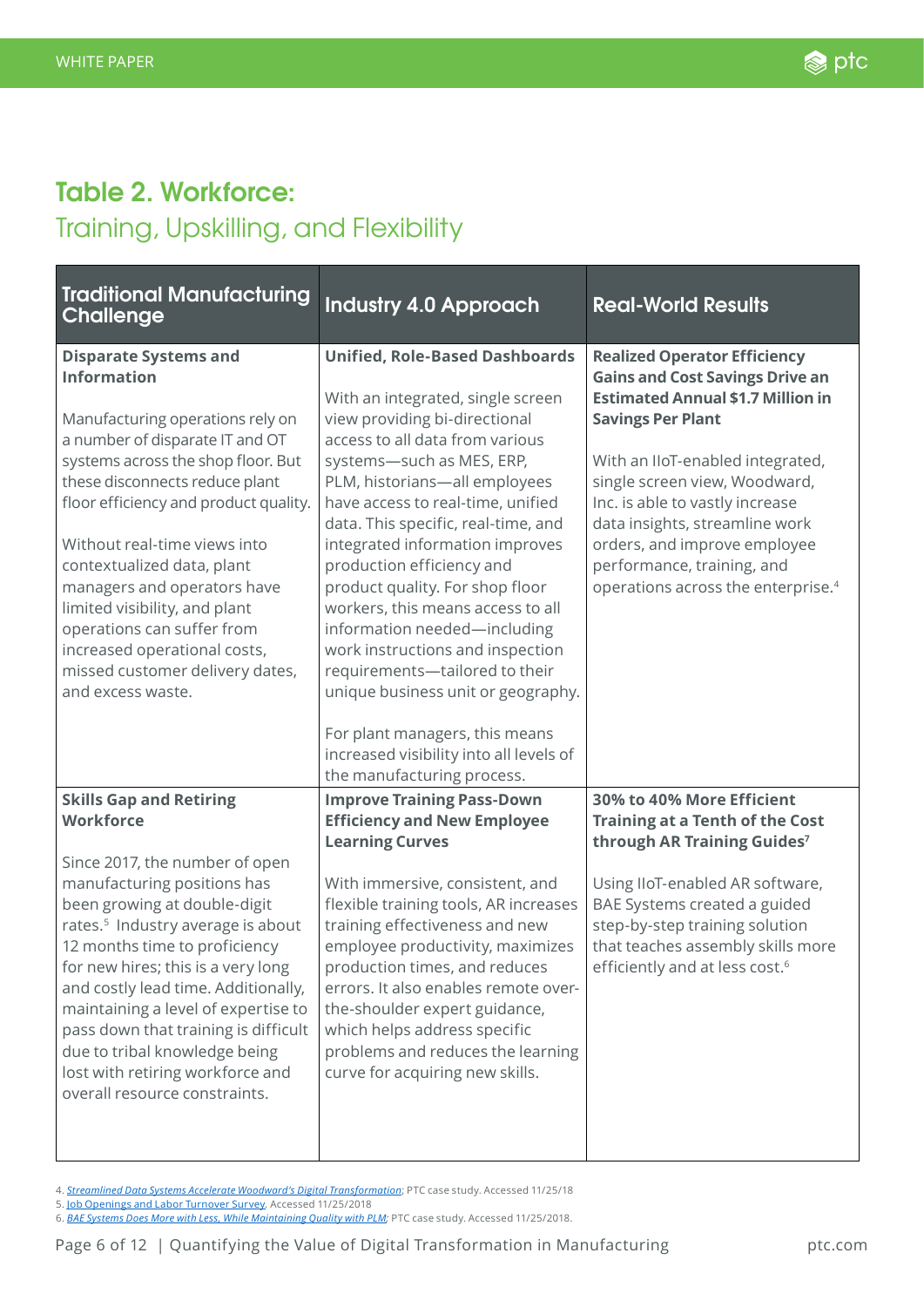## **Table 2: Workforce, cont.**

| <b>Traditional Manufacturing</b><br><b>Challenge</b>                                                                                                                                                                                                   | <b>Industry 4.0 Approach</b>                                                                                                                                                                                                                                                                                                                                                            | <b>Real-World Results</b>                                                                                                                                                                                                                                                                                                                                                                                                                                                                                                                                                                                                               |
|--------------------------------------------------------------------------------------------------------------------------------------------------------------------------------------------------------------------------------------------------------|-----------------------------------------------------------------------------------------------------------------------------------------------------------------------------------------------------------------------------------------------------------------------------------------------------------------------------------------------------------------------------------------|-----------------------------------------------------------------------------------------------------------------------------------------------------------------------------------------------------------------------------------------------------------------------------------------------------------------------------------------------------------------------------------------------------------------------------------------------------------------------------------------------------------------------------------------------------------------------------------------------------------------------------------------|
| <b>Lack of Workforce Flexibility</b><br>Once a technician is skilled on one<br>process, transferring them to a<br>new position requires complete<br>re-training. Employees can<br>feel stagnant in their skills, but<br>transfers are costly and slow. | <b>Increased Workforce Agility and</b><br><b>Job Satisfaction</b><br>Technicians can use AR to follow<br>easily consumable and immersive<br>guided work instructions, repair<br>procedures, production line setup,<br>changeovers, and more as part of<br>on-the-job training. Technicians<br>gain a complete understanding of<br>new tasks, without needing new<br>in-person training. | <b>Improved Efficiency through</b><br>Real-time, Step-by-Step 3D<br><b>Guided AR Work Instructions.</b><br>Sysmex replaced paper<br>manuals with immersive, 3D<br>AR work instructions that<br>provide technicians with the<br>right information, right at their<br>fingertips.7                                                                                                                                                                                                                                                                                                                                                        |
| <b>Workforce Safety and Efficiency</b><br>The complexity of manufacturing<br>processes and a lack of skilled<br>labor increases the occurrence<br>of costly human error and create<br>safety risks.                                                    | <b>In-Depth, Immersive AR Training</b><br><b>Solutions</b><br>Overlaying step-by-step, 3D,<br>immersive digital information<br>directly onto the physical<br>equipment enhances worker<br>efficiency and increases awareness<br>of in-context safety risks and<br>hazardous alert conditions.                                                                                           | 60% Reduced Installation Time<br>and Vastly Improved Safety<br>due to Immersive AR Work<br><b>Instructions</b><br>A global leader in the design,<br>manufacture, and distribution<br>of agricultural equipment, AGCO<br>reduced installation time by 60%<br>while improving technician safety<br>and accuracy with AR-based<br>installation and service instructions.<br>Pictures and 2D drawings were<br>inefficient to show sensors and<br>high-tech equipment, creating a<br>safety concern. With AR-enabled<br>safety instructions, AGCO<br>technicians are safer, more efficient,<br>and more accurate in their work. <sup>8</sup> |

7. *[ThingWorx Delivers Business Transformation to Sysmex;](https://www.ptc.com/en/case-studies/sysmex-iot-business-transformation)* PTC case study. Accessed 11/25/2018.

8. PTC customer results, courtesy of AGCO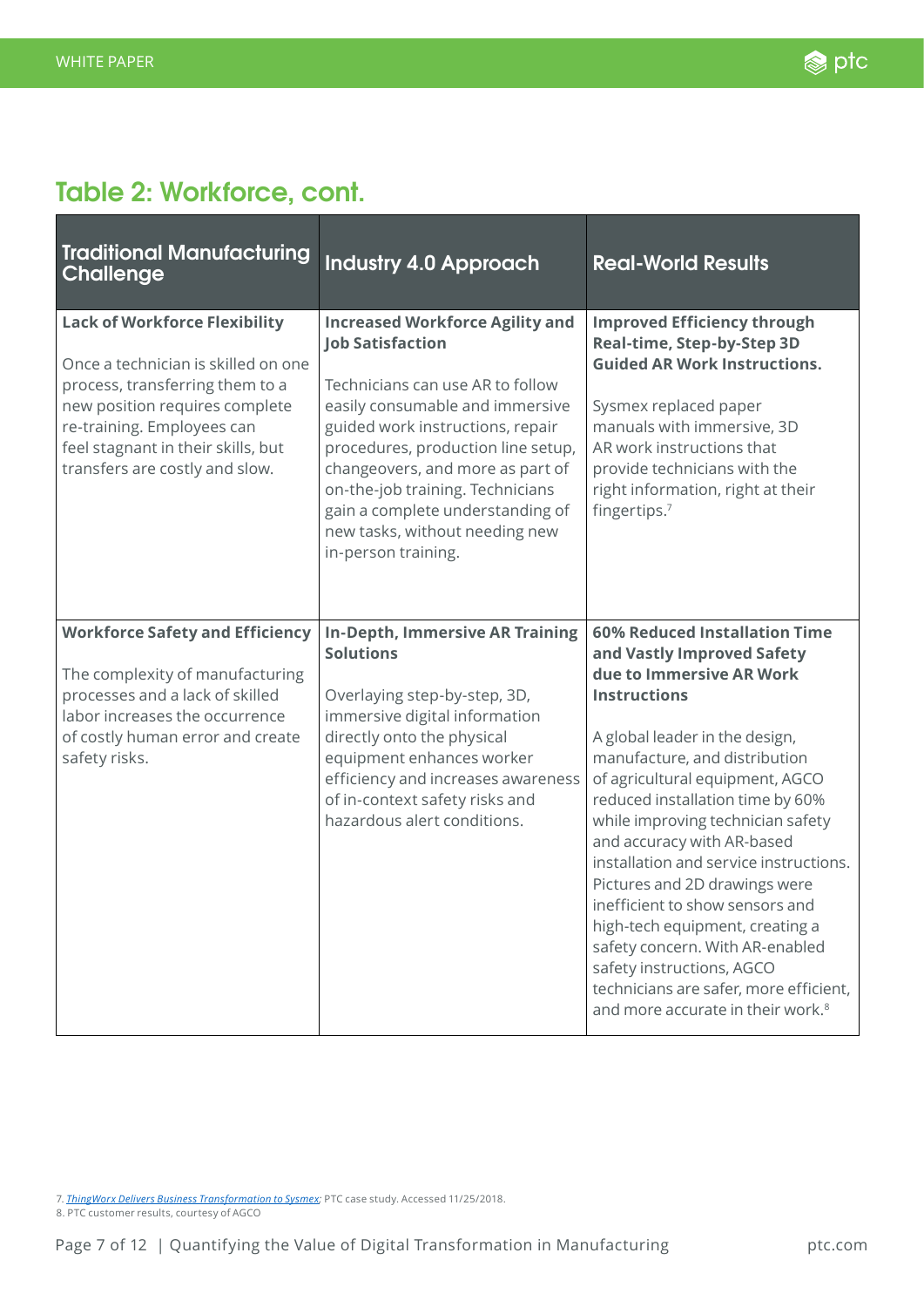## **How Much Value Can You Realize?**

Based on PTC's experience working with our customers and industry analysts, we believe that the average manufacturer making \$1 billion in annual revenue can expect to save between \$1.2 million and \$2.3 million, depending on a variety of factors.

These savings are achieved by using IIoT and AR to improve training efficiency and safety, overcome workforce skill gaps, and increase workforce flexibility and agility.

**Estimated Value: \$1.2 million to \$2.3 million**



From training new workers in a classroom setting to managing knowledge transfer from seasoned experts to young professionals in on-the-job settings, AR has a clear role to play. The beauty of using AR for training is that it offers trainees an opportunity to move beyond paper manuals and watching videos to interacting with the tools and machines they'll use on the job. The value of placing employees in a work setting where they can learn the nuances of a job versus just understanding the task at hand in broad strokes is hard to overstate."

– *[How Augmented Reality Drives Real-World Gains in Services, Training, Sales and Marketing, and Manufacturing](https://www.tristar.com/wp-content/uploads/2018/08/IDC-AR-Use-Cases-Report.pdf)*, IDC 2018 Report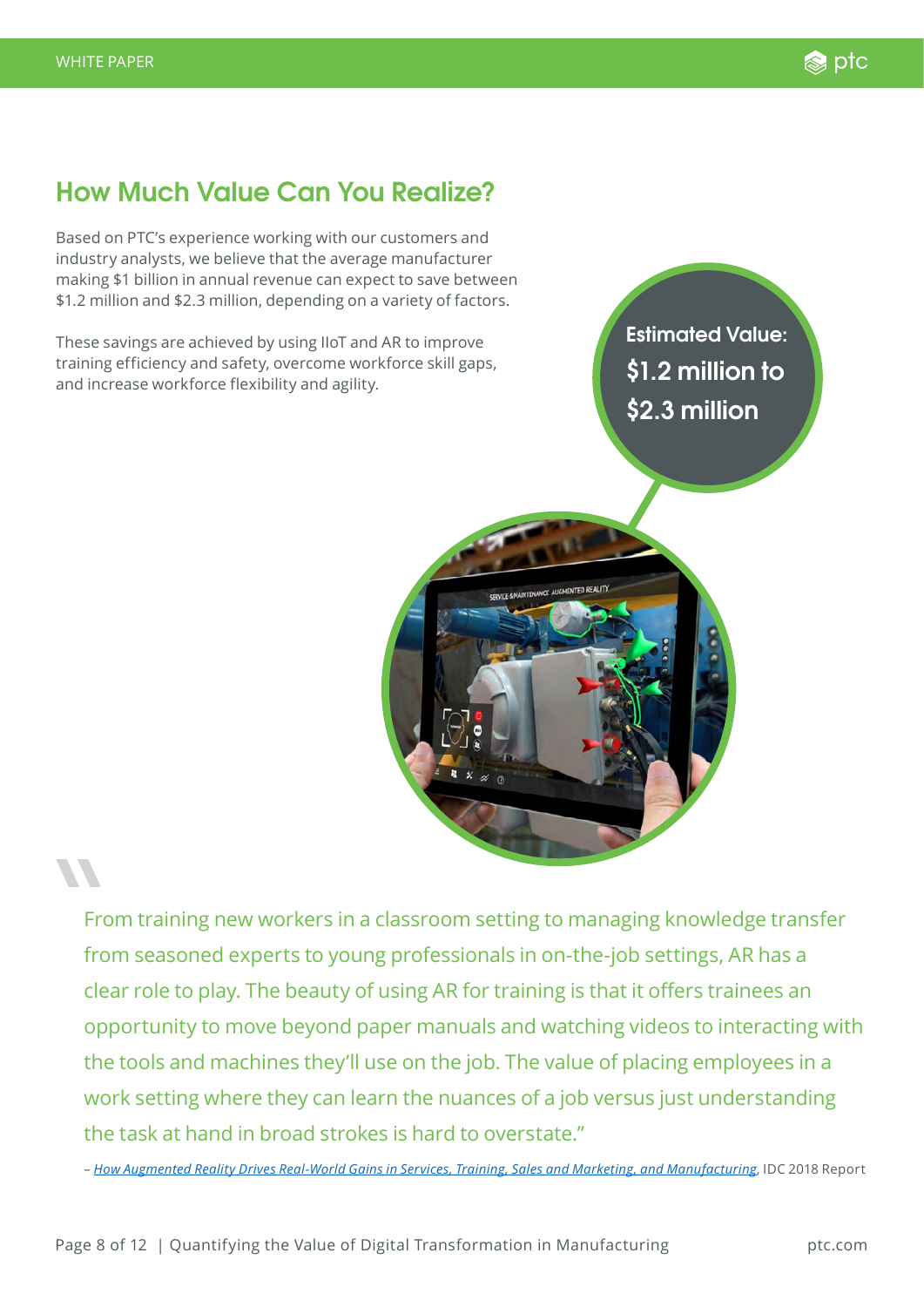## <span id="page-8-0"></span>**Table 3. Processes:**  Agility, Innovation, and Visibility

| <b>Traditional Manufacturing</b><br><b>Challenge</b>                                                                                                                                                                                                                                                                                                                             | <b>Industry 4.0 Approach</b>                                                                                                                                                                                                                                                                                                                                                                  | <b>Real-World Results</b>                                                                                                                                                                                                                                                                                                                                                                                      |
|----------------------------------------------------------------------------------------------------------------------------------------------------------------------------------------------------------------------------------------------------------------------------------------------------------------------------------------------------------------------------------|-----------------------------------------------------------------------------------------------------------------------------------------------------------------------------------------------------------------------------------------------------------------------------------------------------------------------------------------------------------------------------------------------|----------------------------------------------------------------------------------------------------------------------------------------------------------------------------------------------------------------------------------------------------------------------------------------------------------------------------------------------------------------------------------------------------------------|
| <b>Slow to Adapt to Market Needs</b><br>With increasing product complexity<br>and mass customization of products,<br>the production floor can't easily pivot<br>to meet these new market demands.<br>With inflexible IT and OT systems<br>and processes, manufacturers are<br>unable to continuously improve and<br>keep pace with the competition and<br>customer expectations. | <b>Iterative and Innovative Flexibility</b><br>With real-time, in-depth industrial<br>ecosystem awareness, businesses<br>can easily adjust production and roll<br>out new products and processes<br>to meet market demand. They<br>can provide up-to-date, agile<br>forecasts on plant output and risk<br>assessments, while driving supply<br>chain and workforce management<br>accordingly. | <b>Manufacturing, Quality,</b><br><b>Maintenance, and ERP</b><br><b>Systems Integration Enables</b><br><b>Rapid Role-Based Decision</b><br>and Flexible Operational<br><b>Excellence</b><br>The ATI Allvac manufacturing<br>and IT teams use an IIoT<br>platform to integrate<br>manufacturing and IT<br>data visibility for real-time<br>operational intelligence across<br>the business. <sup>9</sup>        |
| <b>Yield, Scrap, and Rework</b><br>Lack of real-time insight into the<br>production process means its harder<br>to identify issues or delays as they<br>are occurring-and impossible to<br>prevent the issues. The result is<br>higher operating costs, more waste,<br>and slower ability to fix product- and<br>quality-impacting conditions on the<br>production floor.        | <b>Process, Production, and</b><br><b>Correction Awareness</b><br>With real-time alerts and insights<br>into the production process,<br>technicians can proactively identify<br>quality inefficiencies and correct<br>them, saving scrap, stopping waste,<br>and freeing up time for more<br>valuable tasks.                                                                                  | 100% Reduction in Time to<br><b>Manually Inspect Production</b><br><b>Systems, Enabling</b><br><b>Technicians to Re-Invest that</b><br><b>Time in More Value-Driving</b><br><b>Tasks</b><br><b>HIROTEC's IIoT solution</b><br>provides real-time visibility<br>into its business operations,<br>which in turn enables real-<br>time solutions for inefficiency,<br>waste, and throughput issues. <sup>10</sup> |

9. PTC customer results 10. [HIROTEC Launches IoT Initiative](http://www.ptc.es/en/case-studies/hirotec); PTC case study. Accessed 11/25/2018.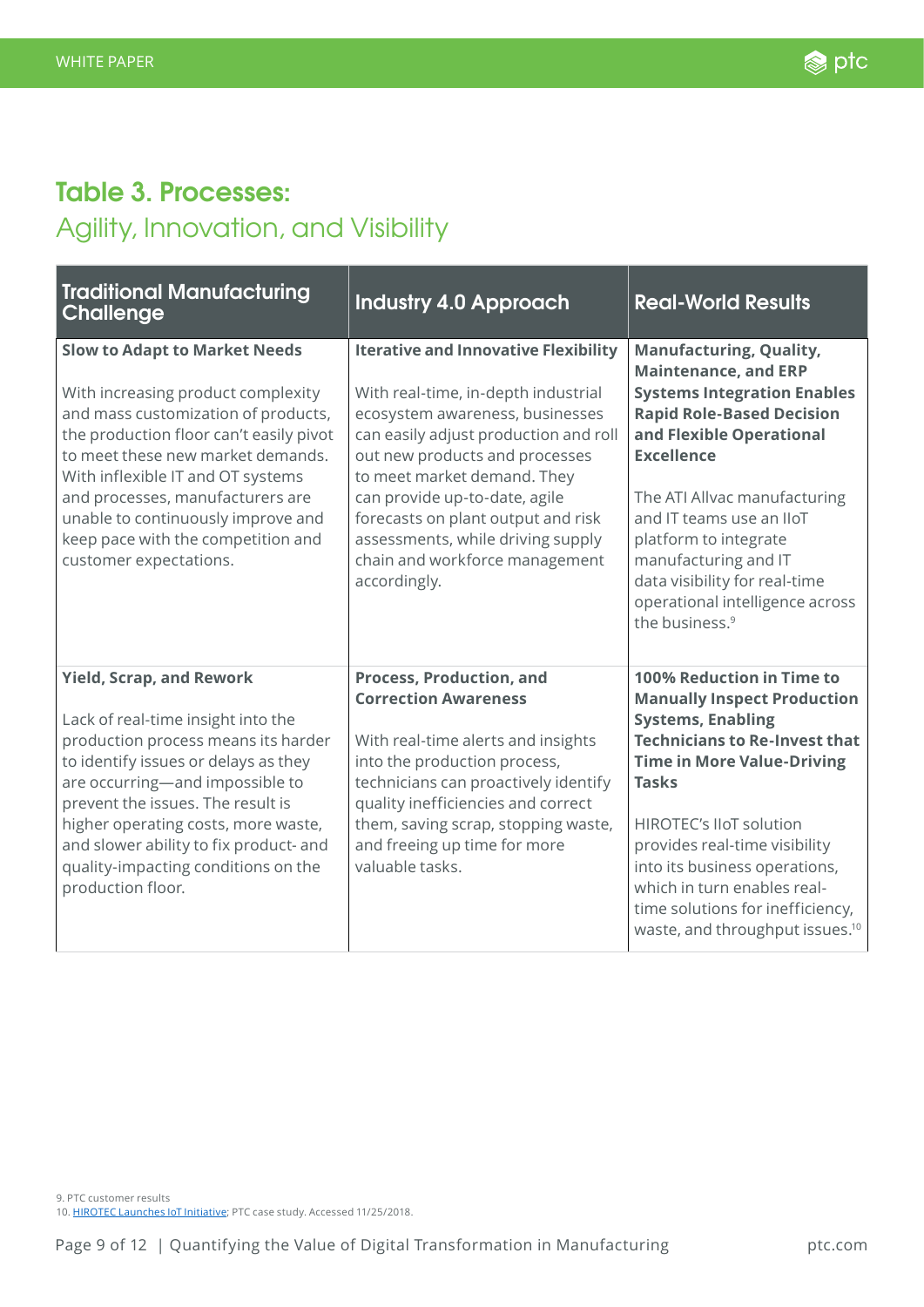## **Table 3: Processes, cont.**

| <b>Traditional Manufacturing</b><br>Challenge                                                                                                                                                                                            | <b>Industry 4.0 Approach</b>                                                                                                                                                                                                                     | <b>Real-World Results</b>                                                                                                                                |
|------------------------------------------------------------------------------------------------------------------------------------------------------------------------------------------------------------------------------------------|--------------------------------------------------------------------------------------------------------------------------------------------------------------------------------------------------------------------------------------------------|----------------------------------------------------------------------------------------------------------------------------------------------------------|
| <b>Ineffective and Inconsistent</b><br><b>Benchmarking</b>                                                                                                                                                                               | <b>Standardized OEE and Operations</b><br><b>Reporting</b>                                                                                                                                                                                       | 5% to 8% Productivity<br><b>Improvements, Due to</b><br><b>Real-Time Operational</b>                                                                     |
| Similar to the inefficiencies caused<br>by lack of unified visibility across<br>the production process, production                                                                                                                       | Real-time, integrated reporting<br>across the enterprise provides<br>effective plant benchmarking,                                                                                                                                               | Intelligence<br>A global food and beverage                                                                                                               |
| data silos can negatively impact plant<br>operations and OEE measurement.                                                                                                                                                                | along with reliable OEE and KPI<br>measurement.                                                                                                                                                                                                  | company uses IIoT to gain role-<br>based access to standardized<br>metrics and information.                                                              |
| Without integrated, standardized<br>production data, there's no way to<br>consistently track and measure all<br>operations. This leads to an increase in<br>operational costs, interrupted customer<br>delivery dates, and excess waste. | Plant managers can combine,<br>analyze, and deliver data-based<br>insights from disparate and diverse<br>silos of assets, lines, operators,<br>and enterprise systems, for unified<br>real-time visibility of KPIs across the<br>entire factory. | Despite numerous diverse<br>systems, this single-source<br>system enables the company<br>to consistently calculate OEE<br>and performance. <sup>11</sup> |

11. PTC customer results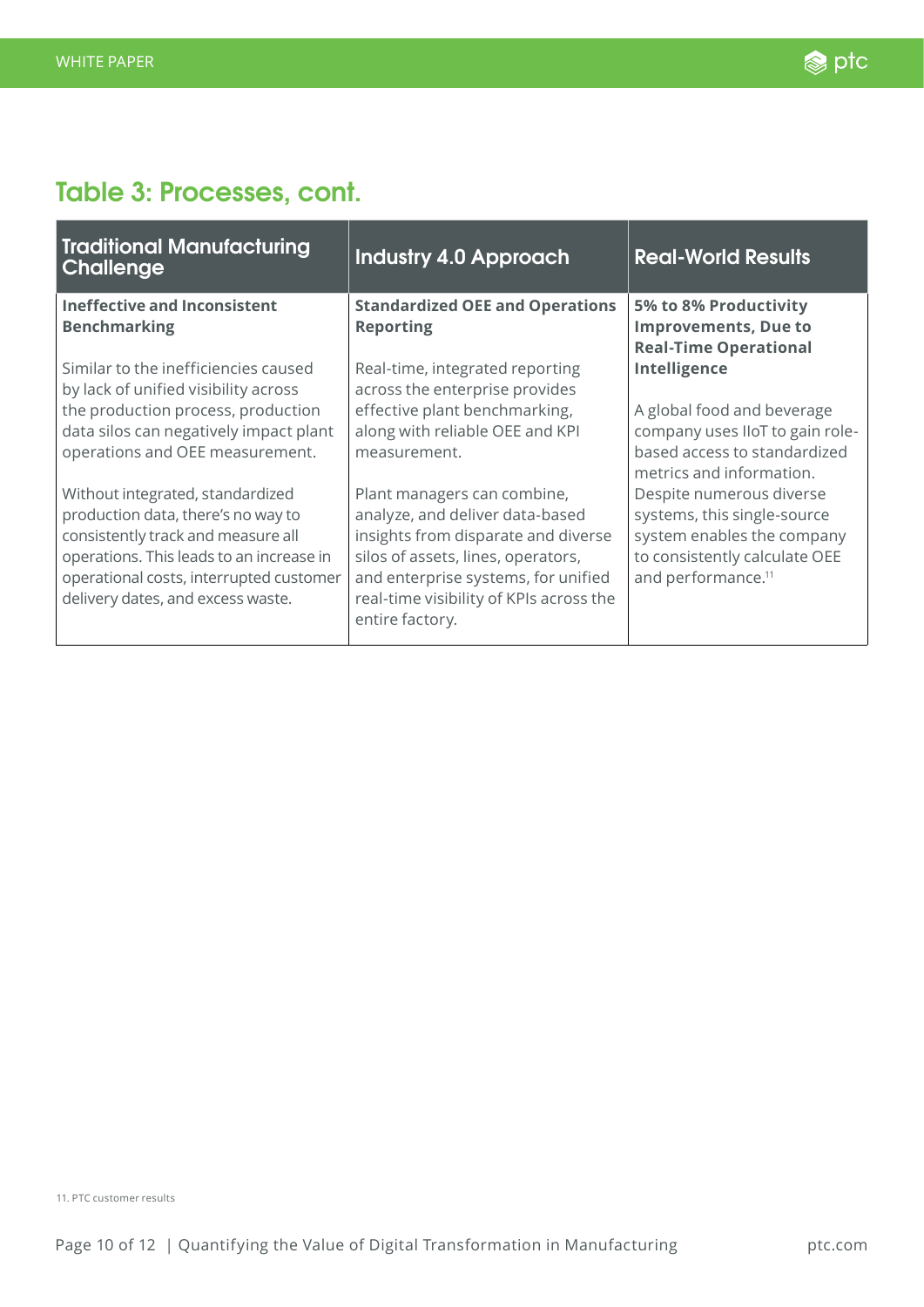### **How Much Value Can You Realize?**

Based on PTC's experience working with our customers and industry analysts, we believe that the average manufacturer with \$1 billion in annual revenue can expect to save between \$4 million and \$12.2 million, depending on a variety of factors.

These savings are achieved by using IIoT and AR to deliver unified IT and OT data to operations, reduce scrap and rework, improve OEE and KPI reporting, and increase market agility.

**Estimated Value: \$4 million to \$12.2 million**



The effective usage of data not only involves improving manufacturing efficiency, but also drives greater agility and deeper integration with other parties, such as logistics and supply-chain management entities. "

– *[Intelligent Manufacturing in the Context of Industry 4.0: A Review](https://www.sciencedirect.com/science/article/pii/S2095809917307130)*, Engineering Journal